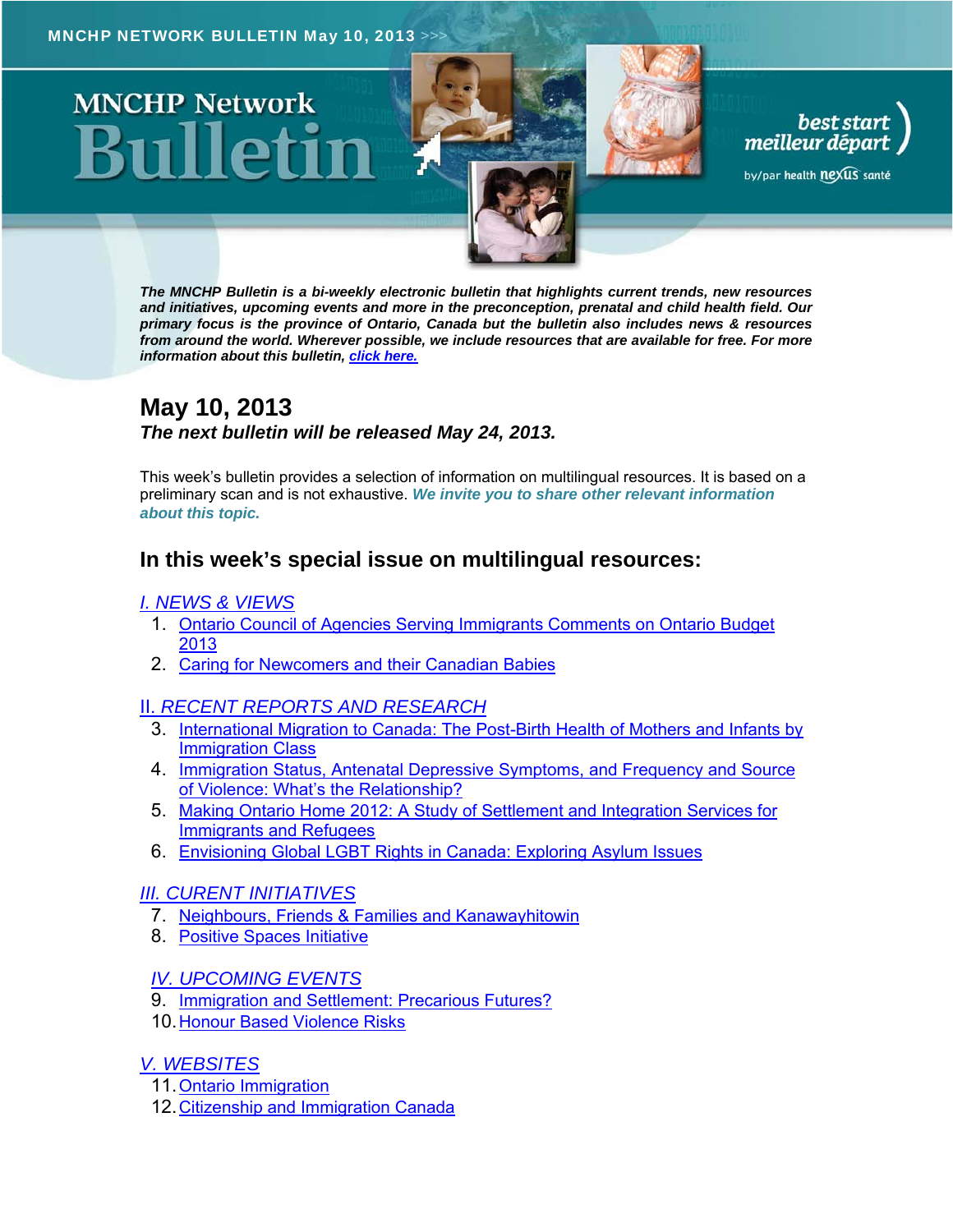- 13. InMyLanguage.org
- 14. NSW Multicultural Health Communication Service
- 15. NewYouth.ca
- 16. SettelmentAtWork.Org
- 17. Health Information Translations: Health Education Resources for Diverse **Populations**
- 18. Healthy Roads Media
- 19. HealthLinkBC Files
- 20. Settlement.Org

## *VI. RESOURCES*

- 21. Child Health and Reproductive Health Publications
- 22. Language Resources
- 23. Parenting Resources
- 24. Preschool Speech and Language Resources
- 25. Making a Difference
- 26. Quick Tips for Parents: Talking and Listening Skills
- 27. FRP Canada Multilingual Parenting Information
- 28. Attachment Across Cultures
- 29. Brochures for Parents: Child Care
- 30. Tip Sheets: Education in Ontario
- 31. Embracing Diversity: Sharing Our Songs and Rhymes

## *VII. FEATURED BEST START RESOURCES*

- 32. Is there a Baby in Your Future? Plan for it
- 33. Work & Pregnancy Do Mix! Booklet
- 34. Be Safe: Have an Alcohol-free Pregnancy printer-ready handouts
- 35. Healthy Eating for a Healthy Baby
- 36. Preterm Labour Signs & Symptoms Brochure
- 37. New to Canada? Having a Baby? Posters
- 38. Giving Birth in a New Land A guide for women new to Canada and their families
- 39. Important Signs to Watch for if you are Pregnant
- 40. Life with A New Baby Is Not Always What You Expect Brochure
- 41. You and Your Baby…
- 42. Breastfeeding Your Baby Magnet (guidelines for nursing mothers)
- 43. Baby Wants
- 44. Shaken Baby Syndrome Handout
- 45. My Child and I Attachment for Life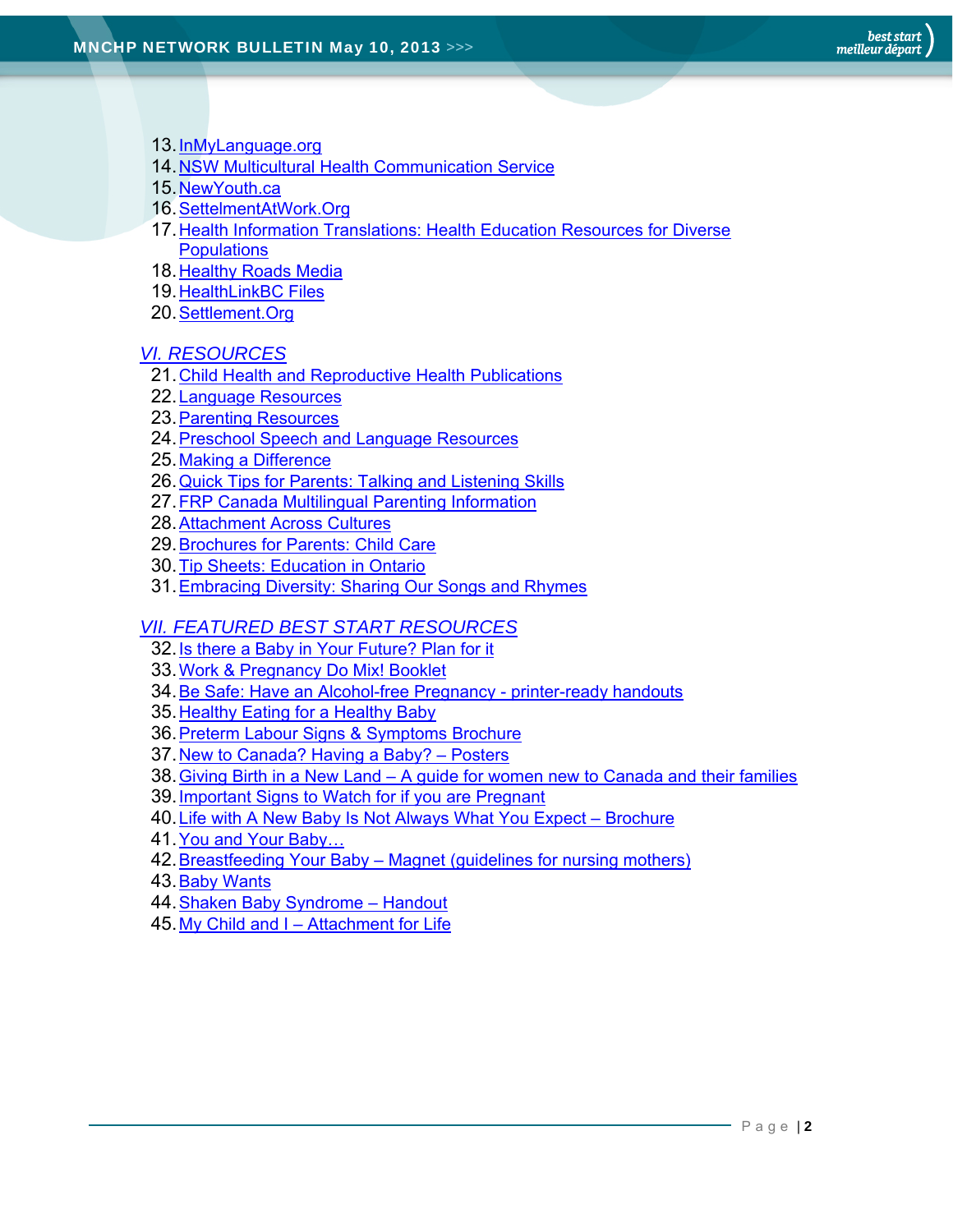# **I. NEWS & VIEWS**

## **1. Ontario Council of Agencies Serving Immigrants Comments on Ontario Budget 2013**

The Ontario Council of Agencies Serving Immigrants (OCASI) (2013) released a response to the 2013 Ontario Budget. It provides an overview of the impact of the budget on immigrants and refugees. The following topics are discussed: the overall budget, employment, minimum wage, employment standards, social assistance, and legal aid.

http://www.ocasi.org/ontario-budget-2013-has-limited-gains-ocasi-comments-ontariobudget-2013

## **2. Caring for Newcomers and their Canadian Babies**

This article was featured in the spring 2013 issue of the Ontario Midwife newsletter. It discusses prenatal care for newcomers. Manavi Handa, a midwife at West End Midwives, explains how ensuring that the newest residents of Ontario have access to appropriate prenatal care not only protects the women and their babies, it also provides great value to the health care system as a whole (Ontario Midwives, 2013). http://www.ontariomidwives.ca/newsletter/page/caring-for-newcomers-and-theircanadian-babies

## **II. RECENT REPORTS AND RESEARCH**

*\* indicates journal subscription required for full text access*

## **3. International Migration to Canada: The Post-Birth Health of Mothers and Infants by Immigration Class**

Gagon, A. J., Dougherty, G., Wahoush, O., Saucier, J.-F., Dennis, C.- L…Stewart, D., E. (2013). International migration to Canada: The postbirth health of mothers and infants by immigration class. *Social Science & Medicine, 76*, 197-207. Retrieved from http://www.sciencedirect.com/science/article/pii/S0277953612007496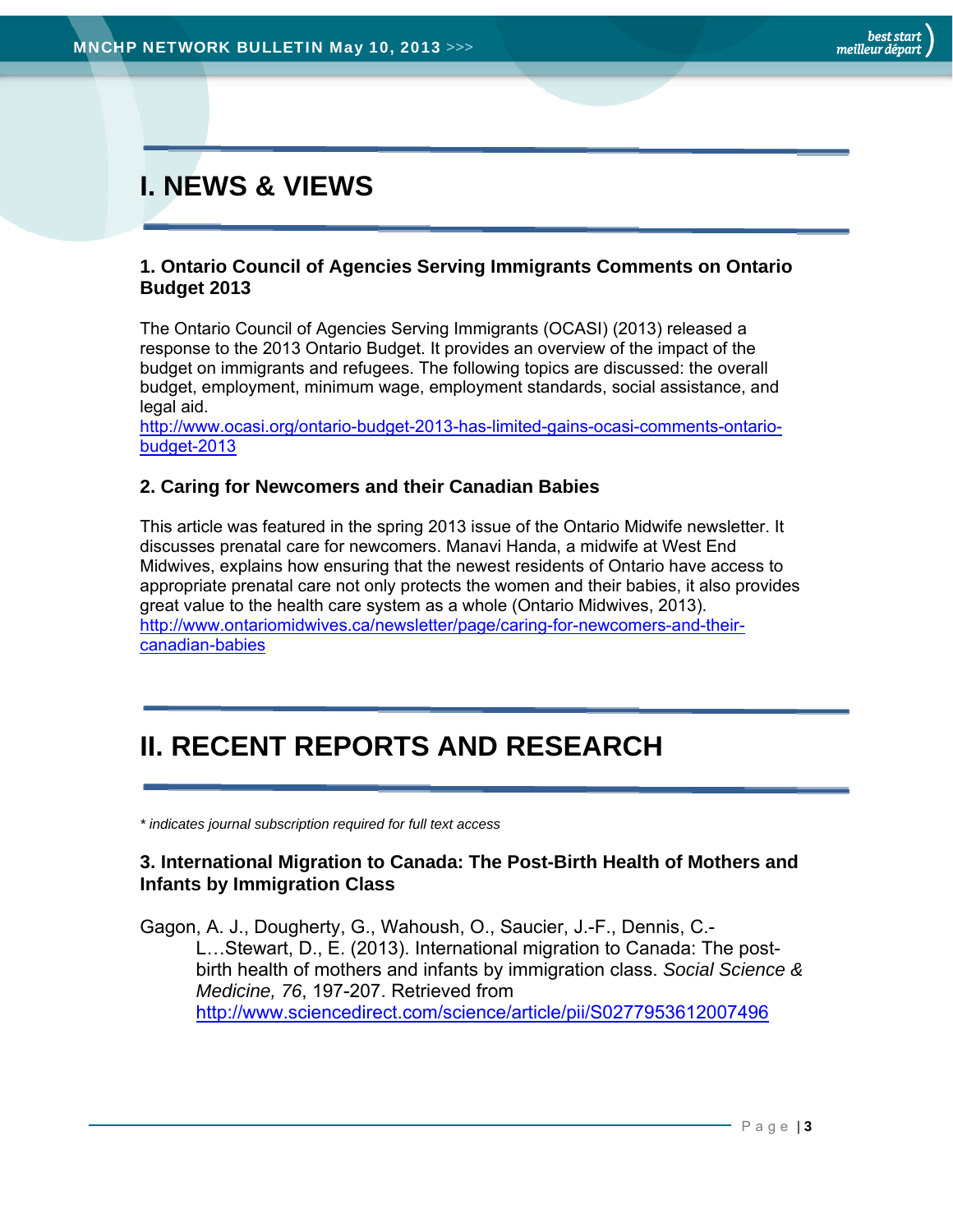## ABSTRACT:

There are over 214 million international migrants worldwide, half of whom are women, and all of them assigned by the receiving country to an immigration class. Immigration classes are associated with certain health risks and regulatory restrictions related to eligibility for health care. Prior to this study, reports of international migrant post-birth health had not been compared between immigration classes, with the exception of our earlier, smaller study in which we found asylum-seekers to be at greatest risk for health concerns. In order to determine whether refugee or asylum-seeking women or their infants experience a greater number or a different distribution of professionally-identified health concerns after birth than immigrant or Canadian-born women, we recruited 1127 migrant (and in Canada <5 years) women–infant pairs, defined by immigration class (refugee, asylum-seeker, immigrant, or Canadian-born). Between February 2006 and May 2009, we followed them from childbirth (in one of eleven birthing centres in Montreal or Toronto) to four months and found that at one week postpartum, asylum-seeking and immigrant women had greater rates of professionally-identified health concerns than Canadian-born women; and at four months, all three migrant groups had greater rates of professionally-identified concerns. Further, international migrants were at greater risk of not having these concerns addressed by the Canadian health care system. The current study supports our earlier findings and highlights the need for case-finding and services for international migrant women, particularly for psychosocial difficulties. Policy and program mechanisms to address migrants' needs would best be developed within the various immigration classes.

http://www.sciencedirect.com/science/article/pii/S0277953612007496

## **4. \* Immigrant Status, Antenatal Depressive Symptoms, and Frequency and Source of Violence: What's the Relationship?**

Miszkurka, M., Zunzunegui, M. V., & Goulet, L. (2012). *Archives of Women's Mental Health, 15*(5), 387-396. doi: 10.1007/s00737-012-0298-7

## ABSTRACT:

This study describes the prevalence of violence during pregnancy and examines the association between the experience of violence since the beginning of pregnancy and the prevalence of antenatal depressive symptoms while taking into account immigrant status. Cross-sectional study including 5,162 pregnant women attending Montreal hospitals for antenatal care was conducted, with 1,400 being born outside of Canada. CES-D scale was used to evaluate depression at 24-26 weeks of pregnancy. The Abuse Assessment Screen scale was used to determine the frequency and severity of violence since the beginning of pregnancy. Relationship with abuser was also considered. All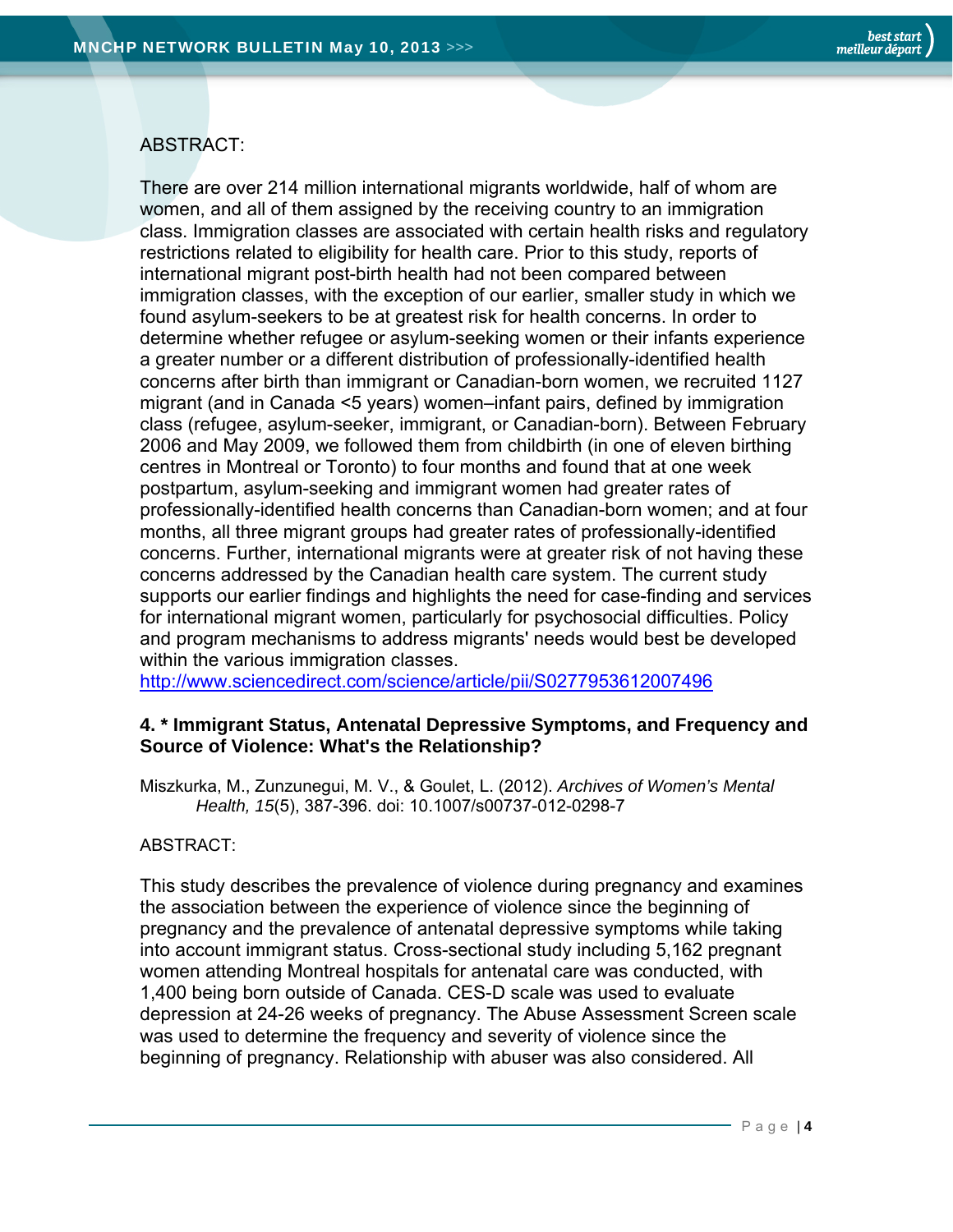modeling was done using logistic regressions. Threats were the most frequent type of violence, with 63 % happening more than once. Long-term immigrant women reported the highest prevalence of all types of violence (7.7 %). Intimate partner violence (IPV) (15 %) was most frequently reported among the poorest pregnant women. Strong associations exist between more than one episode of abuse and depression (POR = 5.21 [3.73; 7.23], and IPV and depression [POR = 5.81 [4.19; 8.08]. Immigrant status did not change the associations between violence and depression. Violence against pregnant women is not rare in Canada, and it is associated with antenatal depressive symptoms. These findings support future development of perinatal screening for violence, follow-up, and a culturally sensitive referral system. http://www.ncbi.nlm.nih.gov/pubmed/22847826

## **5. Making Ontario Home 2012: A Study of Settlement and Integration Services for Immigrants and Refugees**

Ontario Council of Agencies Serving Immigrants. (2013). *Making Ontario home 2012: A study of settlement and integration services for immigrants and refugees*. Retrieved from http://www.ocasi.org/MOH

#### ABSTRACT:

The Making Ontario Home (MOH) study: A survey of over 2,500 newcomers to Ontario, it is the first province-wide study in Ontario focused on immigrant and refugee use of settlement and integration services. It is also one of the largest surveys of this nature of immigrants and refugees ever undertaken in Canada, and is the most comprehensive description to date of those who use settlement and integration services in Ontario. MOH addresses the service use, satisfaction, and challenges of immigrants, including refugees, refugee claimants, migrant workers, and those without legal immigration status. Its purpose is to develop a deeper understanding of which immigrants and refugee needs are being met and how; which groups are well served and why; and how the settlement needs of immigrants and refugees across the province may best be served.

http://www.ocasi.org/MOH

## **6. Envisioning Global LGBT Rights in Canada: Exploring Asylum Issues**

Mulé, N., & Gates-Gasse, E.. (2012). *Envisioning LGBT refugee rights in Canada: Exploring asylum issues*. Retrieved from http://www.ocasi.org/envisioning-lgbtrights-roundtable-report-0

## ABSTRACT:

**"**Envisioning LGBT Refugee Rights in Canada: Exploring Asylum Issues (June 2012)" is the first report created by the Envisioning project. The report is based on a Round Table Dialogue with members of 14 organizations who work with LGBTI asylum seekers in the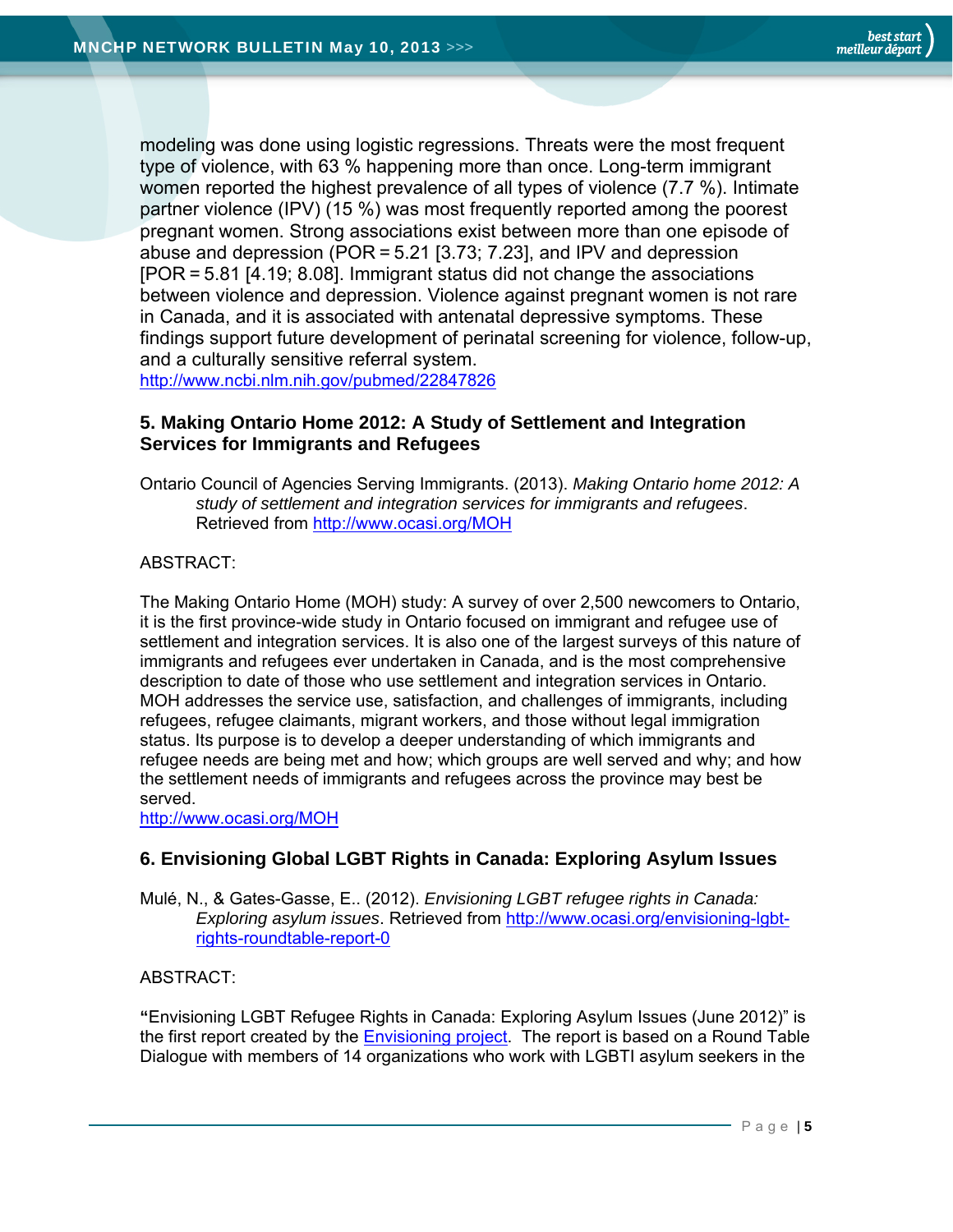Toronto region, as well as two conference presentations. As a participatory action research project, Envisioning convened the Round Table to seek input from service providers in shaping research which will continue over the next two years. It provides a preliminary overview of the issues for LGBT asylum seekers, including: their experiences and obstacles; ways that service providers are trying to meet their needs; service gaps; and the impact of changes to immigration and refugee laws, especially Bill C-31. http://www.ocasi.org/envisioning-lgbt-rights-roundtable-report-0

## **III. CURRENT INITIATIVES**

## **7. Neighbours, Friends & Families and Kanawayhitowin**

This public education campaign aims to raise awareness of the signs of woman abuse so that those close to an at-risk woman or an abusive man can help. The NFF Immigrant and Refugee Communities Project is a culturally and linguistically sensitive training program that assists settlement workers at each participating organization to reach out to those closest to victims of domestic abuse - teaching them to recognize the signs of abuse and know what actions to take in response. NFF brochures have been translated into multiple languages and are available to all community members. The Kanawayhitowin website is part of a campaign to address woman abuse in Aboriginal communities across the province of Ontario, Canada. It has been created to support women experiencing abuse, families, communities and front line workers to better educate themselves with resources and strategies. EN: http://www.neighboursfriendsandfamilies.ca/index.php

FR: http://www.voisinsamisetfamilles.on.ca/index.cfm

Kanawayhitowin: http://www.kanawayhitowin.ca/

Downloadable materials in English:

http://www.neighboursfriendsandfamilies.ca/organizers/download-english-materials.html Downloadable materials in multiple languages:

http://www.neighboursfriendsandfamilies.ca/organizers/download-materials-in-otherlanguages.html

## **8. Positive Spaces Initiative**

The Positive Spaces Initiative (PSI) aims to support the immigrant and refugee serving sector to more effectively serve LGBTQ (lesbian, gay, bisexual, transgender, queer, and/or questioning) newcomers.

http://www.ocasi.org/positive-spaces-initiative-psi https://www.facebook.com/PositiveSpacesInitiative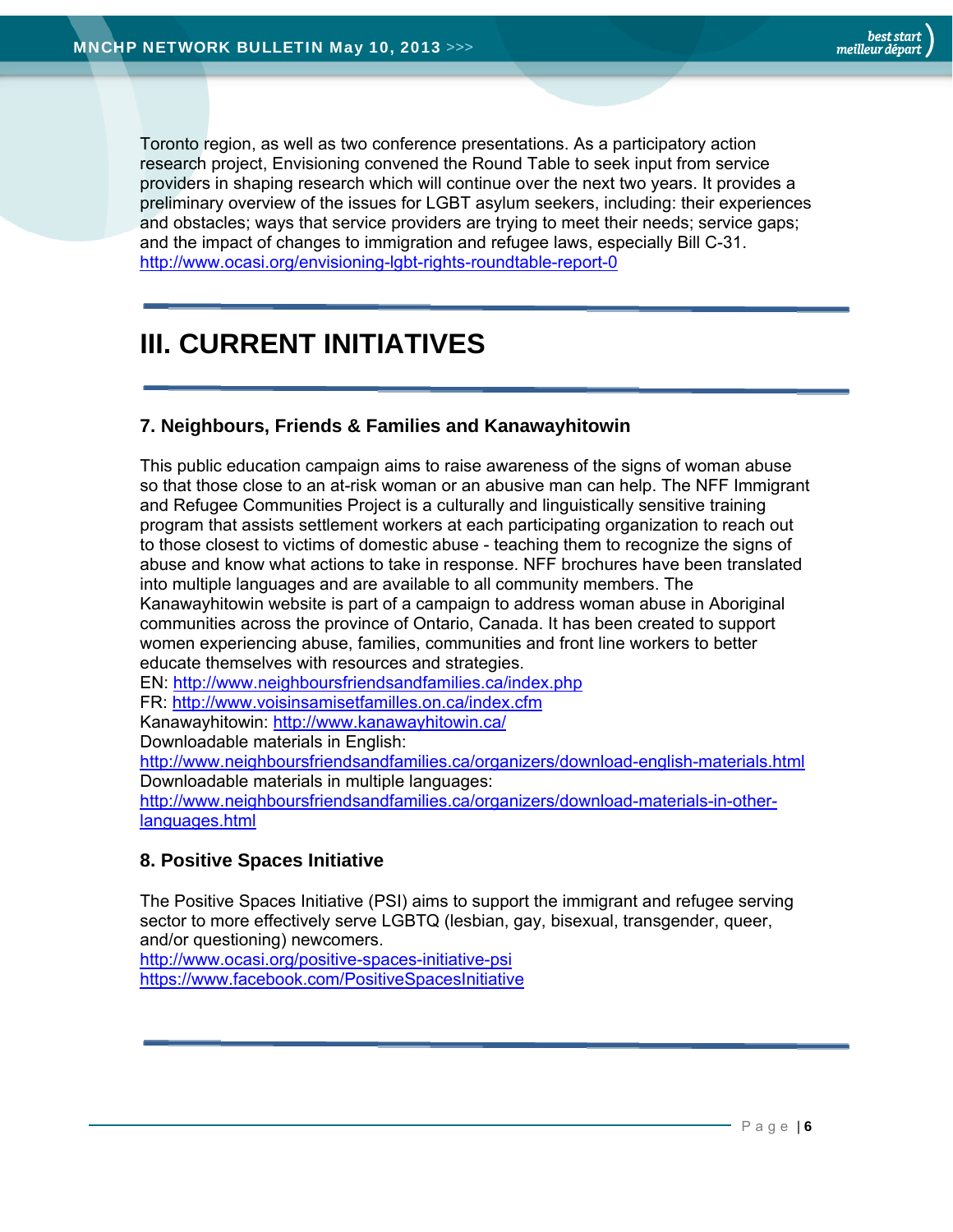# **IV. UPCOMING EVENTS**

## **9. Immigration and Settlement: Precarious Futures?**

May 15-17, 2013: Toronto, ON

The 2013 RCIS conference "Immigration and Settlement: Precarious Futures?" is dedicated to advancing innovative and interdisciplinary research from diverse critical and institutional perspectives in the areas of immigration and settlement, international migration, integration, and diaspora and refugee studies. It aims to integrate theory with practice on international migration issues based on values of inclusion and respect for cultural diversity. Conference themes include:

- Arts and Culture
- Citizenship
- Critical Migration and Border Studies
- Families, Children and Youth
- Health
- Moral Panic, Securitization and Criminalization
- State, Governance, Politics and Policy
- Precarious and Temporary Migration
- Racialization, Gender, Sexuality, Religion
- Settlement Services
- Transnationalisms
- Urban Patterns and Housing
- Work and Labour

http://www.ryerson.ca/rcis2013conference/

## **10. Honour Based Violence Risks**

May 23-24, 2013: Brantford, ON

The focus of this two day workshop is to examine the role of the perpetrators, identify signs, symptoms, indicators, triggers and other controlling tools. The objective is to understand Honour Based Violence Risks by:

- increasing understanding of the risks when working with victims
- exploring cultural barriers to risk assessment
- gaining information and preventing future risk and harm to victims

There is no cost to agencies and organizations from Brant, Haldimand-Norfolk or Simcoe. If you or your agency is from outside this area, there is a registration fee of \$50 per person. For more information, please email Diana Boal at dboal@novavita.org. http://www.preventhonorbasedviolence.com/index.html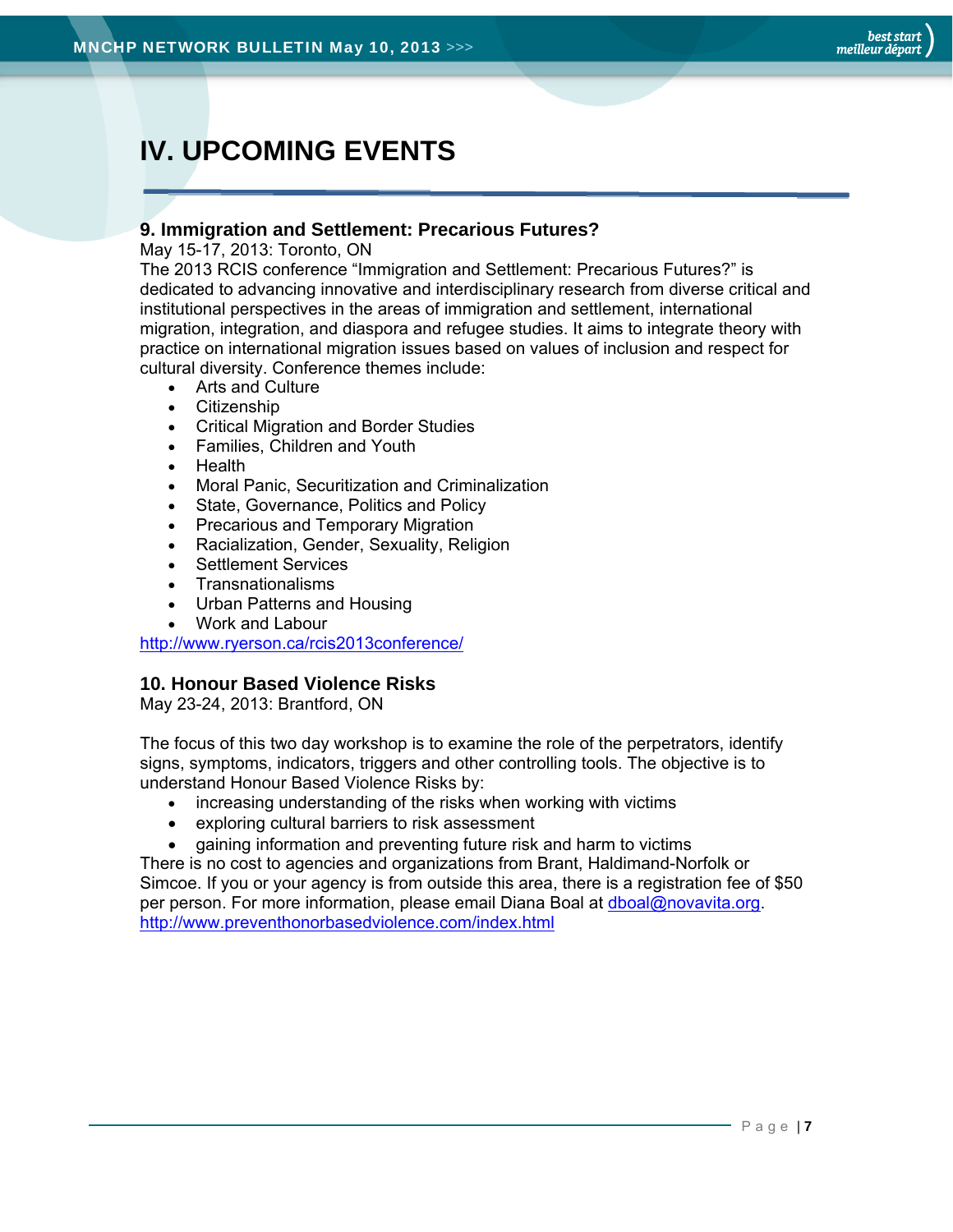# **V. WEBSITES**

## **11. Ontario Immigration**

This Ontario Government website is designed for potential and new immigrants to Ontario. It includes information about cities and towns, living, working, doing business, studying, etc. There is also an online class wizard to find courses for learning English or French as a second language.

EN: http://www.ontarioimmigration.ca/en/index.htm FR: http://www.ontarioimmigration.ca/fr/index.htm

## **12. Citizenship and Immigration Canada**

This federal government department assists people who want to immigrate and newcomers to Canada. Services include immigration, citizenship registration, and language instruction for Newcomers to Canada. EN: http://www.cic.gc.ca/english/index-can.asp

FR: http://www.cic.gc.ca/francais/index-can.asp

## **13. InMyLanguage.org**

This multilingual website provides online information and referral resources for newcomers to Ontario, Canada in their own language. The goal of this website is to provide high quality content that can be freely accessed, adapted and printed by anyone providing information to newcomers to Ontario and by newcomers themselves. InMyLanguage.org website provides online resources with settlement related documents professionally translated into the following languages: English, French, Arabic, Chinese (Simplified), Gujarati, Punjabi, Russian, Spanish, Pilipino (Tagalog), Tamil and Urdu. EN: http://www.inmylanguage.org/index\_en.html

FR: http://french.inmylanguage.org/

Multiple languages : http://www.inmylanguage.org/index\_en.html

## **14. NSW Multicultural Health Communication Service**

The NSW Multicultural Health Communication Service (Multicultural Communication) website offers many resources on a variety of topics in multiple languages. You can search by topic (e.g., pregnancy and post-natal, parenting) language, and keyword. http://www.mhcs.health.nsw.gov.au/publicationsandresources/publicationsresources.asp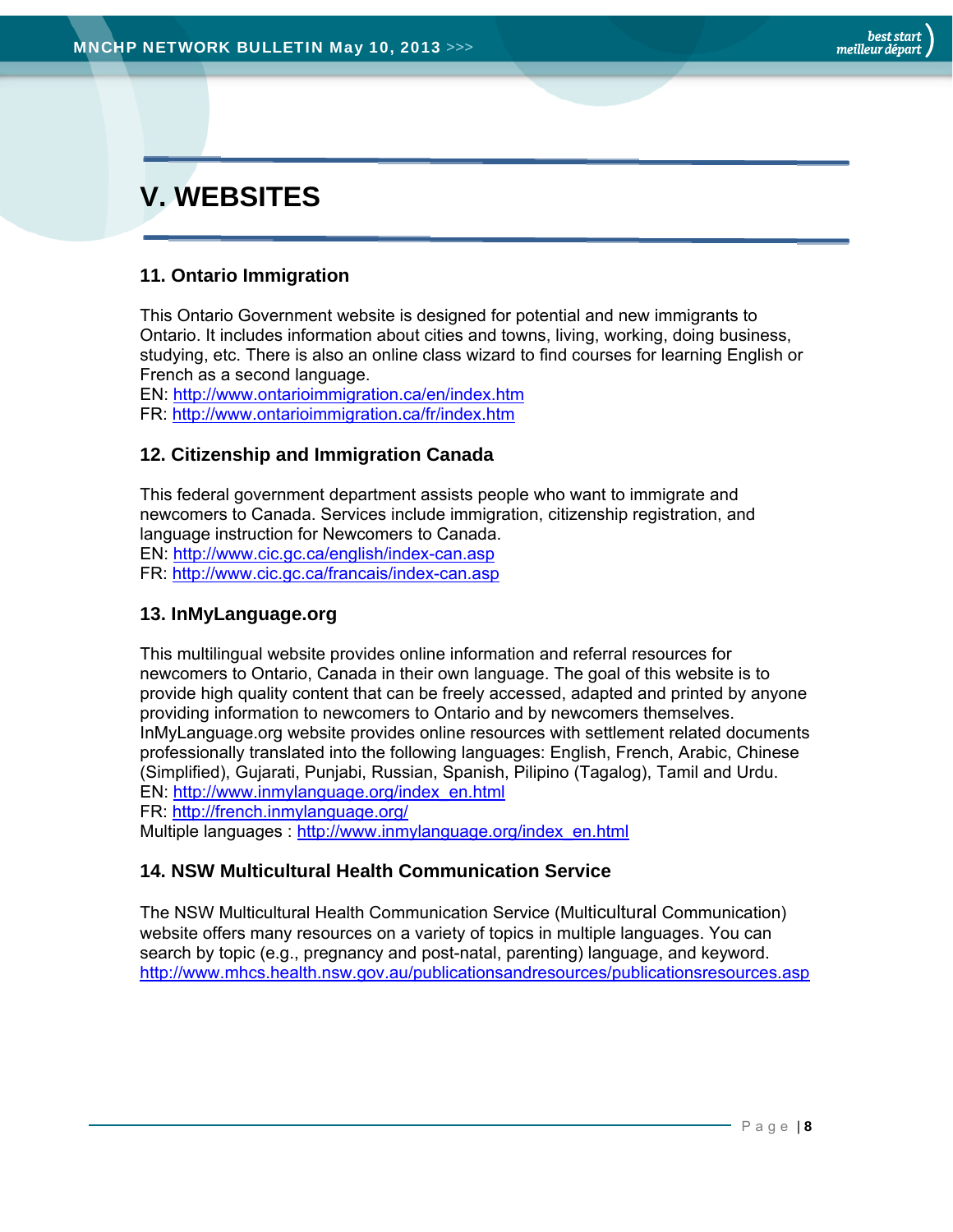## **15. NewYouth.ca**

NewYouth.ca is a link to accurate, accessible, and easy-to-understand information about issues important to newcomer youth. The website includes a discussion forum, information about Ontario Works, finding a job, immigration, and school.

EN: http://www.newyouth.ca/ FR: http://www.nouveauxjeunes.ca/ https://www.facebook.com/newcomeryouth

## **16. SettelmentAtWork.Org**

The SettlementAtWork.Org website has professional development resources and news for front-line workers, program staff, managers and administrative staff. The goal of this site is to help workers prepare to best serve their newcomer clients, and to help organizations support their staff. This website is divided into two parts, a Frenchlanguage website providing time-sensitive information and a bilingual Wiki. The website features news items, professional development events, job postings and requests for proposals of interest to the sector.

http://www.settlementatwork.org/

## **17. Health Information Translations: Health Education Resources for Diverse Populations**

Health Information Translations provides education resources in multiple languages for health care professionals and others to use in their communities. You can search for resource by health topic (e.g., pregnancy and baby care, pediatrics), language, or keyword. Languages available are: English, French, American Sign Language, Arabic, Bosnian, Chinese Simplified, Chinese Traditional, Hindi, Japanese, Korean, Marshallese, Multilingual, Portuguese, Russian, Somali, Spanish, Tagalog, Ukrainian, and Vietnamese. https://www.healthinfotranslations.org/

## **18. Healthy Roads Media**

This website provides health information in many languages and multiple formats. Click on a topic (e.g., abuse, children/infants, pregnancy and reproduction) or a language to find health and patient education materials in a variety of formats (handouts, audio, webvideo, iPod video).

http://www.healthyroadsmedia.org/index.htm

## **19. HealthLinkBC Files**

HealthLinkBC Files are easy-to-understand fact sheets on a range of public health and safety topics. Most files are available in Chinese, English, French, Punjabi, Spanish, and Vietnamese. You can search or browse the HealthLinkBC Files for information about a specific health topic or concern by using the search field or A-Z index. http://www.healthlinkbc.ca/servicesresources/healthlinkbcfiles/index.html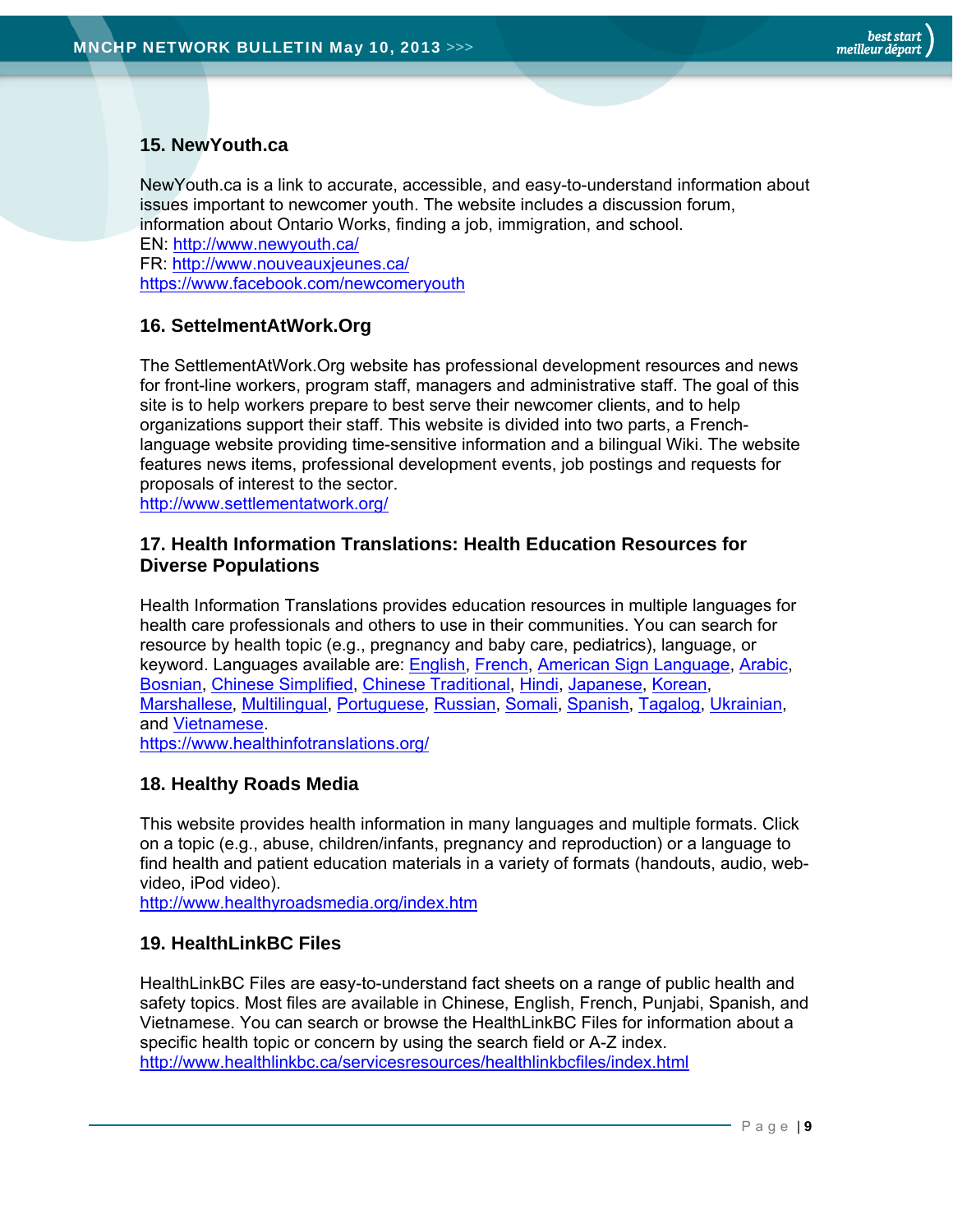## **20. Settlement.Org**

OCASI created and launched Settlement.Org in 1999 and has been responsible for the ongoing development and maintenance of the website ever since. This includes web development, content development and marketing of the site. Settlement.Org is a dynamic space where visitors can find trustworthy information that is relevant to newcomers to Ontario under the following main sections:

- Immigration & Citizenship
- Housing
- Health
- Employment
- Education
- Community & Recreation
- Legal Services
- Daily Life

EN: http://www.settlement.org/index.asp FR: http://etablissement.org/

# **VI. RESOURCES**

## **21. Child Health and Reproductive Health Publications**

The following resources are available on the Ministry of Health and Long-Term Care (2011) website:

- Keeping our children safe as they grow
- Can pregnancy affect my oral health?
- Teething: What can I expect?
- Are baby teeth important?
- Is snacking healthy for my child's teeth?

These Early Child Development fact sheets are available as brochures in the following languages: English, French, Arabic, Chinese, Italian, Ojicree, Portuguese, Punjabi, Somali, Spanish, Tamil, and Vietnamese. Use the catalogue and order form to order brochures in quantity.

EN: http://www.mhp.gov.on.ca/en/healthy-communities/publichealth/public\_health\_programs/pub\_early.asp FR: http://www.mhp.gov.on.ca/fr/healthy-communities/publichealth/public\_health\_programs/pub\_early.asp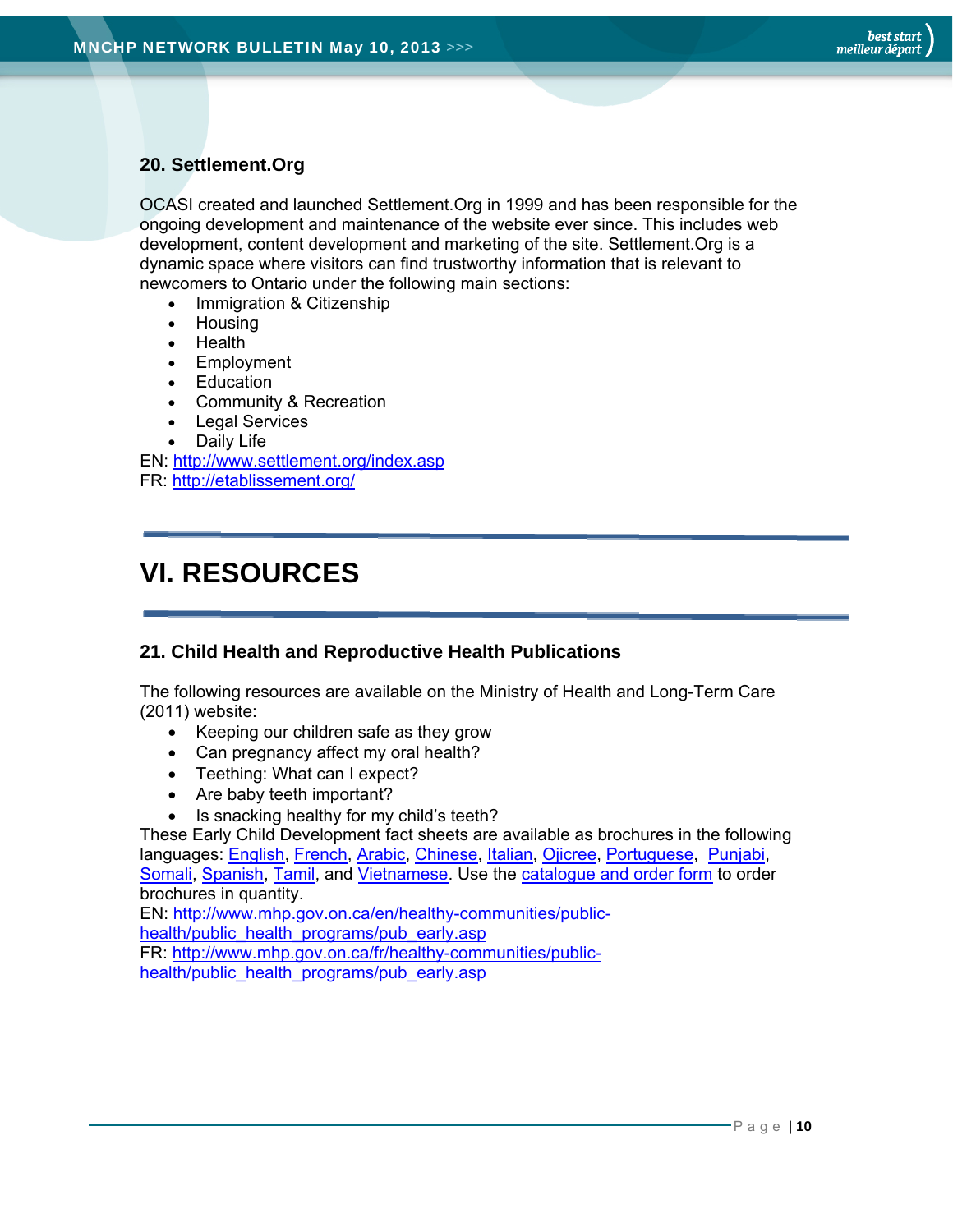## **22. Language Resources**

The Ministry of Children and Youth Services (2011) website provides information about language development. Topics include: Your baby's speech and language skills for birth to 30 months, your preschool child's speech and language development, and helping your child learn language. These resources are available in English, French, Arabic, Chinese, Farsi, Italian, Korean, Polish, Portuguese, Punjabi, Russian, Somali, Spanish, Tamil, Urdu, and Vietnamese

EN:

http://www.children.gov.on.ca/htdocs/English/topics/earlychildhood/speechlanguage/inde x.aspx

FR:

http://www.children.gov.on.ca/htdocs/French/topics/earlychildhood/speechlanguage/inde x.aspx

## **23. Parenting Resources**

The Canadian Child Care Federation (2012) resource sheet series, has been developed with both the parent and the practitioner in mind. The information is provided in an accessible, free downloadable format, with concise practical tips on how to manage the early years. Some of the resources are available in multiple languages:

- Parents as partners: Enhancing self-esteem (Cantonese, Inuktitut, Punjabi, and Spanish)
- Problem-solving skills Enhancing children's social and emotional well-being and resilience (Cantonese, Inuktitut, Punjabi, and Spanish)
- Families and practitioners working collaboratively to support cultural identity in young children (Cantonese, Inuktitut, Punjabi, and Spanish)
- Encouraging Aboriginal cultural identity at home and in child care (Inuktitut)

EN: http://www.cccf-fcsge.ca/parents/

FR: http://www.cccf-fcsge.ca/fr/parents/

## **24. Preschool Speech and Language Resources**

First Words provides speech and language resources in English, French, Arabic, Chinese, Inuktitut, Somali, Spanish, and Vietnamese. Topics include: first language and bilingualism, success sheets, and talk to your child in your first language. EN: http://firstwords.ca/parents/resources/downloads/

FR: http://firstwords.ca/fr/parents-fr/ressources/telechargement/

## **25. Making a Difference**

The Ontario Early Years Centres Library (MCYS, 2010) provides information on early childhood development and health for the first six years of a child's life. Downloadable PDFs are available in: Armenian, Bengali, Chinese, Farsi, German, Greek, Gujarati, Hindi, Italian, Korean, Japanese, Macedonian, Maltese, Portuguese, Punjabi, Russian, Spanish, Tagalog, Tamil, Ukrainian, and Urdu.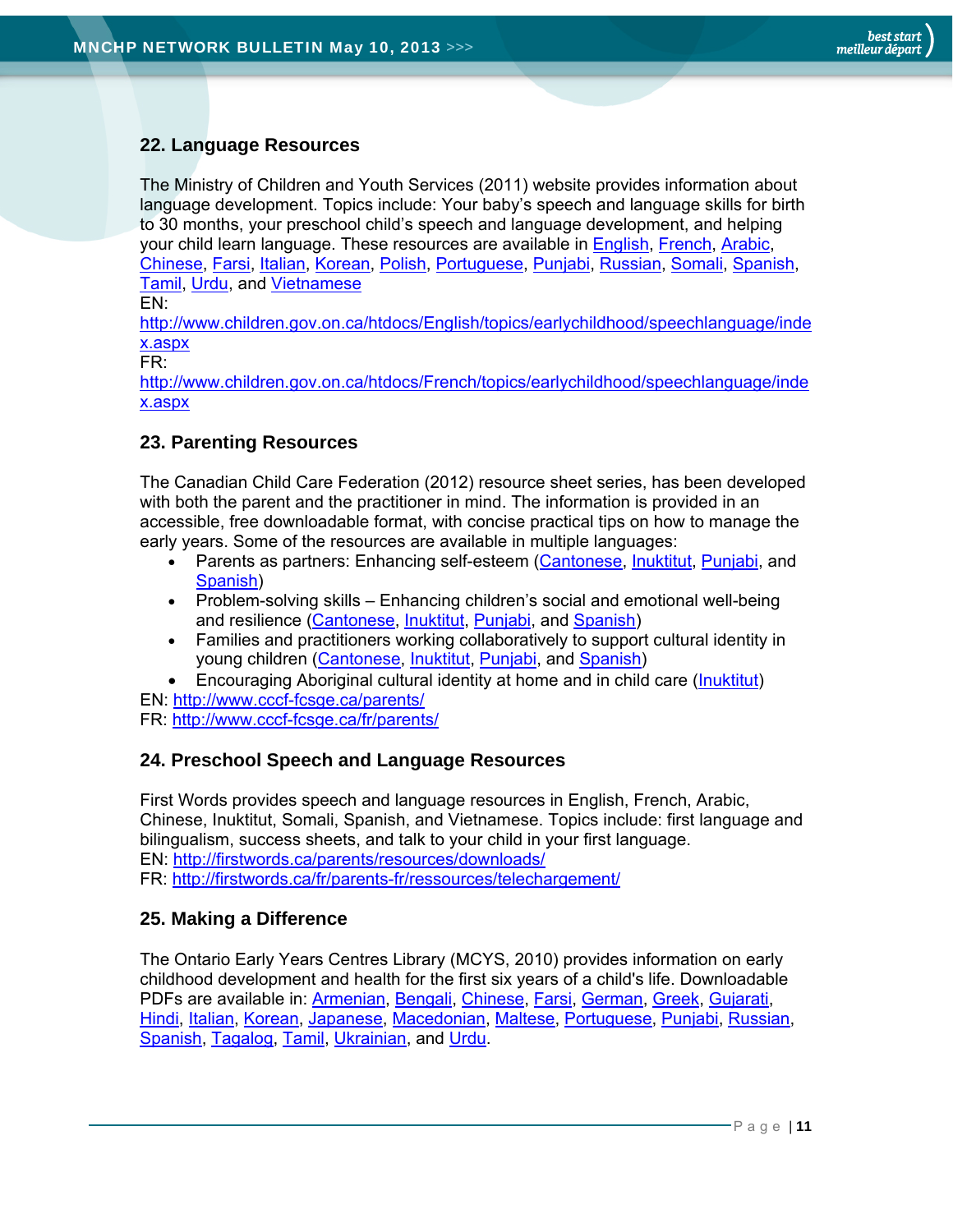EN:

http://www.children.gov.on.ca/htdocs/English/topics/earlychildhood/oeyc/library/index.as px FR:

http://www.children.gov.on.ca/htdocs/French/topics/earlychildhood/oeyc/library/index.asp x

## **26. Quick Tips for Parents: Talking and Listening Skills**

The National Literacy Trust U.K. provides tip sheets about helping children develop good talking and listening skills. Tip sheets are provided in English, French, Arabic, Bengali, Chinese, Gujarati, Punjabi, Polish, Portuguese, Somali, Tamil, Turkish, Urdu, and Welsh on:

- Saying hello to your new baby
- Dummies (pacifiers) and talking
- Talking to your baby in your own language
- Talking with your baby
- Sharing songs and rhymes
- Sharing books with your baby
- Playing with your baby

http://www.literacytrust.org.uk/talk\_to\_your\_baby/resources/418\_quick\_tips\_available\_bil ingually in 13 languages

## **27. FRP Canada Multilingual Parenting Information**

This parenting information was originally published as companion resource sheets with Play and Parenting, FRP Canada's newsletter. Topics include active life, family life, guiding children's behaviour, literacy and numeracy, and play time. The resource sheets are available in 14 languages (PDF), in addition to English and French. The back of each resource sheet contains the equivalent English content. Topics include:

- Building active habits
- Change waiting time to play time
- Connecting through stories
- Family routines
- Parents at play
- Process not product
- Promoting positive behavior
- Singing throughout the day
- Supporting children's play
- The pleasures of reading aloud

Available in the following languages: Arabic, Chinese (Simplified), Chinese (Traditional), Farsi (Persian), Hindi, Portuguese, Punjabi, Russian, Somali, Spanish, Tagalog, Tamil, Urdu, Vietnamese

http://www.welcomehere.ca/index.cfm?fuseaction=page.viewpage&pageid=1099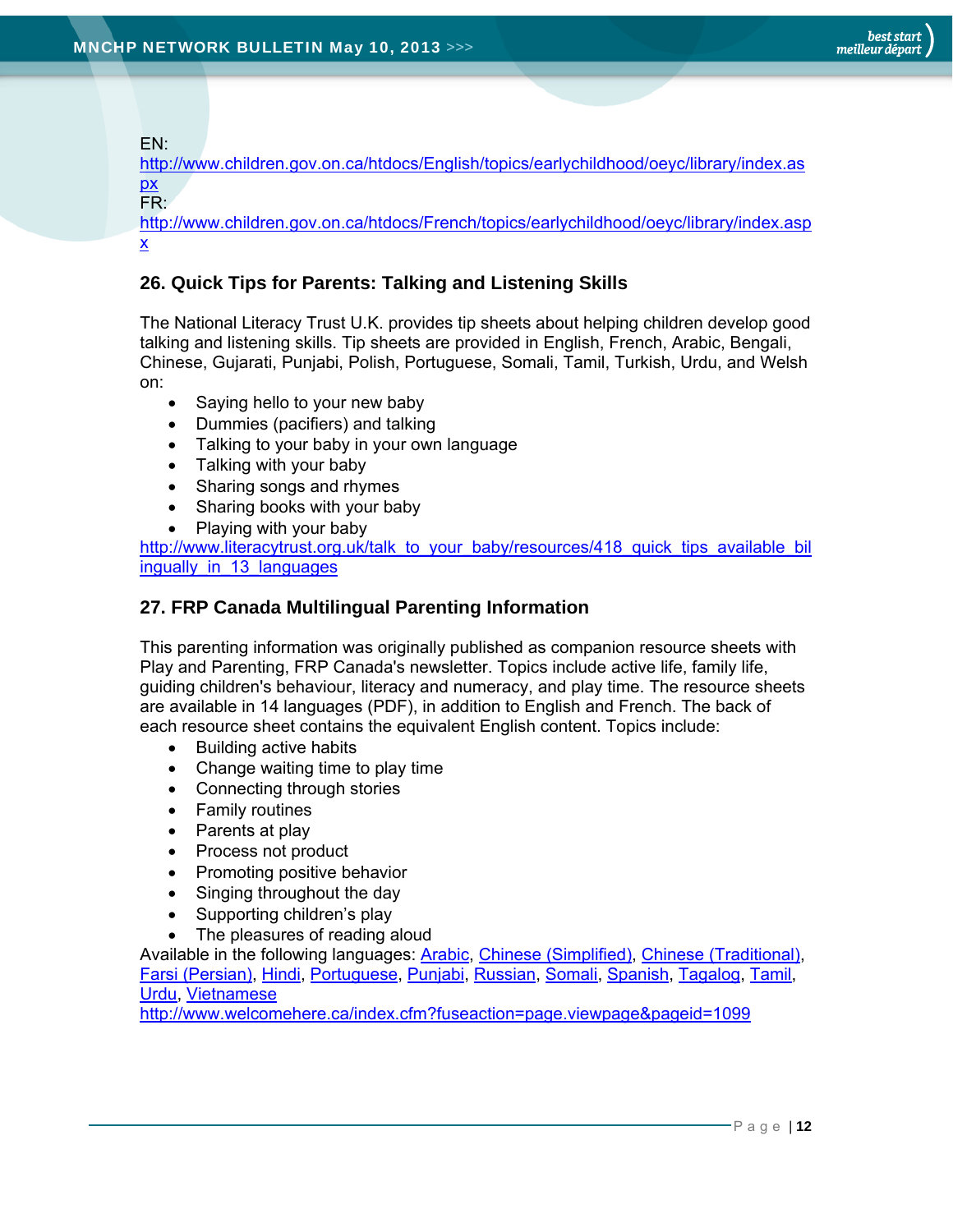## **28. Attachment Across Cultures**

These multilingual resource sheets support parents in maintaining effective attachment practices.There are fact sheets in English, French, Chinese, Somali, Spanish, Tamil, Urdu, and Vietnamese:

- Attachment
- Early love
- Breast engorgement
- Comfort measures during labour
- Mom's body after birth
- Newborn babies needs
- New babies "What people worry about"
- What to take to the hospital

http://www.attachmentacrosscultures.org/resource/index.html

## **29. Brochures for Parents: Child Care**

The Westcoast Child Care Resource Centre offers multilingual brochures for parents on: children and play, choosing child care, helping children learn language, knowing about child care choices, selecting an in-home caregiver, writing a parent-caregiver agreement, settlement and cultural adaption, and adaptational difficulties for refugee children. Some of the brochures are available in English, French, Arabic, Farsi, Hindi, Japanese, Korean, Punjabi, Russian, Serbo-Croatian Simplified Chinese, Spanish, Tagalog, Traditional Chinese, and Vietnamese. http://www.wstcoast.org/parents/multilingual.html

## **30. Tip Sheets: Education in Ontario**

The People for Education website (2013) provides information about education and schooling in Ontario, including tip sheets to understand how the school system works and how parents/caregivers can help their children succeed. Tips sheets are available in English, French, Arabic, Chinese, Farsi, Hindi, Korean, Portuguese, Punjabi, Russian, Somali, Spanish, Tagalog, Tamil, and Urdu.

http://www.peopleforeducation.ca/how-does-education-work/multi-lingual-information-forparents/

## **31. Embracing Diversity: Sharing Our Songs and Rhymes**

The Burnaby Public Library website provides video performances of children's songs and rhymes, and other resources to inspire sharing across cultures. They are available in English, French, Arabic, Cantonese, Dari, Farsi, Filipino, Hindi, Korean, Mandarin, Punjabi, Russian, Spanish, Urdu, and Vietnamese. http://bpl.bc.ca/kids/embracing-diversity http://bpl.bc.ca/kids/embracing-diversity/songs-and-rhymes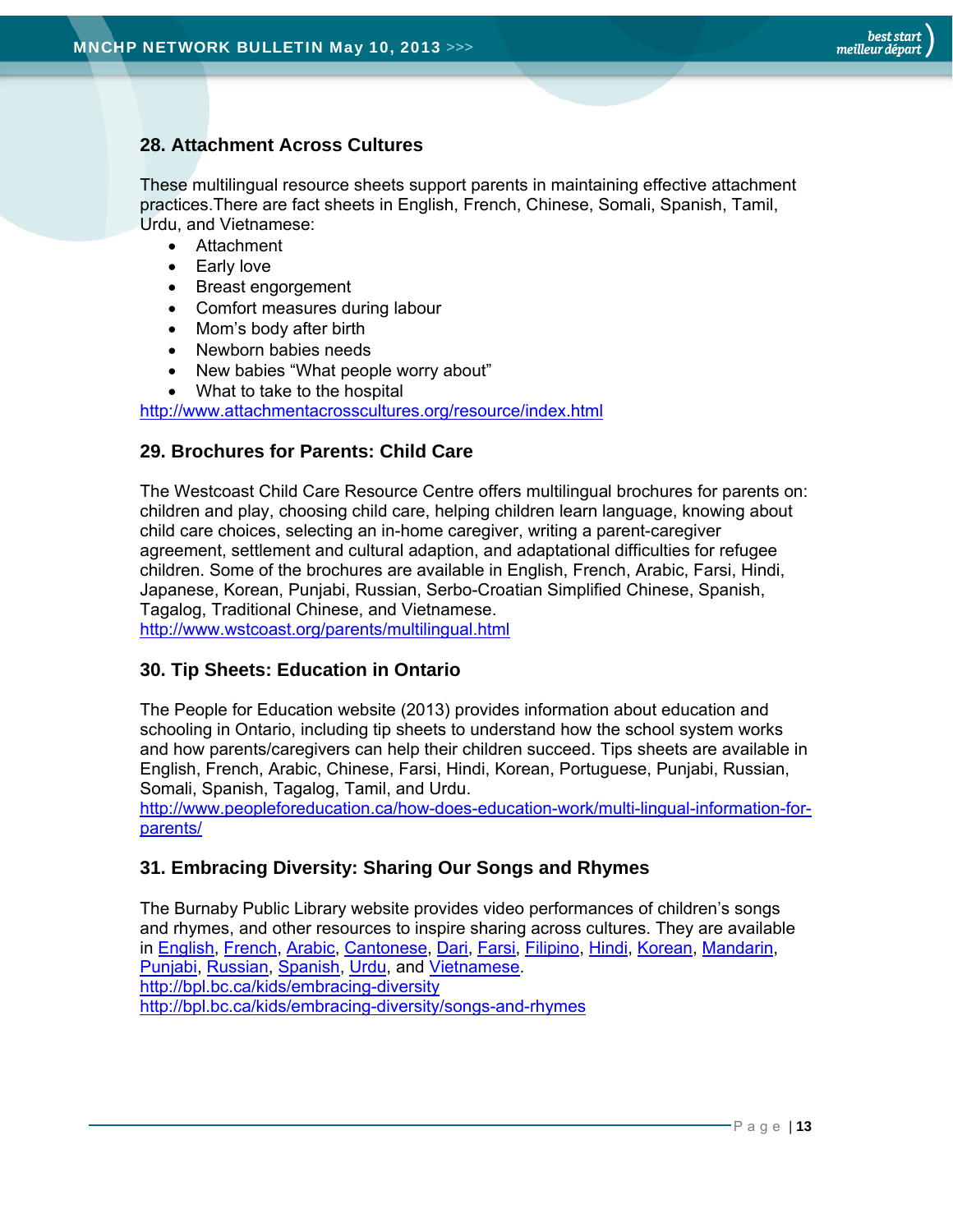# **VII. FEATURED BEST START RESOURCES**

## **Best Start: Ontario's Maternal, Newborn & Early Child Development**

**Resource Centre** supports organizations and individuals working to improve the health of women and families before, during and after pregnancy, and well into the early childhood years. Best Start offers service providers a variety of multilingual resources. Most of our resources can be downloaded free of charge at http://www.beststart.org/resources/other\_languages/index.html

#### **Meilleur départ : Centre de ressources sur la maternité, les nouveau-nés et le développement des jeunes enfants de l'Ontario**, assiste les organisations et

les individus pour améliorer la santé des femmes et des familles avant, pendant et après la grossesse, et aussi dans la petite enfance. Meilleur départ fournit aux professionnels de santé communautaire une variété de ressources multilingues. La plupart de nos ressources peuvent être téléchargées gratuitement à http://www.meilleurdepart.org/resources/other\_languages/index.html

## **32. Is there a Baby in Your Future? Plan for it**

This brochure (2005) provides key information for those considering having a child. Available in print and PDF. English, French Available in PDF only. Arabic, Filipino, Hindi, Punjabi, Spanish, Simplified Chinese, Tamil, Urdu EN: http://www.beststart.org/resources/other\_languages/index.html FR: http://www.meilleurdepart.org/resources/other\_languages/index.html

## **33. Work & Pregnancy Do Mix! Booklet**

This booklet (2010) is for working women who are or may become pregnant. It provides information on workplace risks, ways to reduce risks, and sources of additional information.

Available in print and PDF. English, French

Available in PDF only. Arabic, Filipino, Hindi, Punjabi, Spanish, Simplified Chinese, Tamil, Urdu

EN: http://www.beststart.org/resources/other\_languages/index.html

FR: http://www.meilleurdepart.org/resources/other\_languages/index.html

## **34. Be Safe: Have an Alcohol-free Pregnancy - printer-ready handouts**

The handouts provide information and tips for expectant parents about alcohol use in pregnancy (Best Start Resource Centre with the support of the LCBO, 2012). Download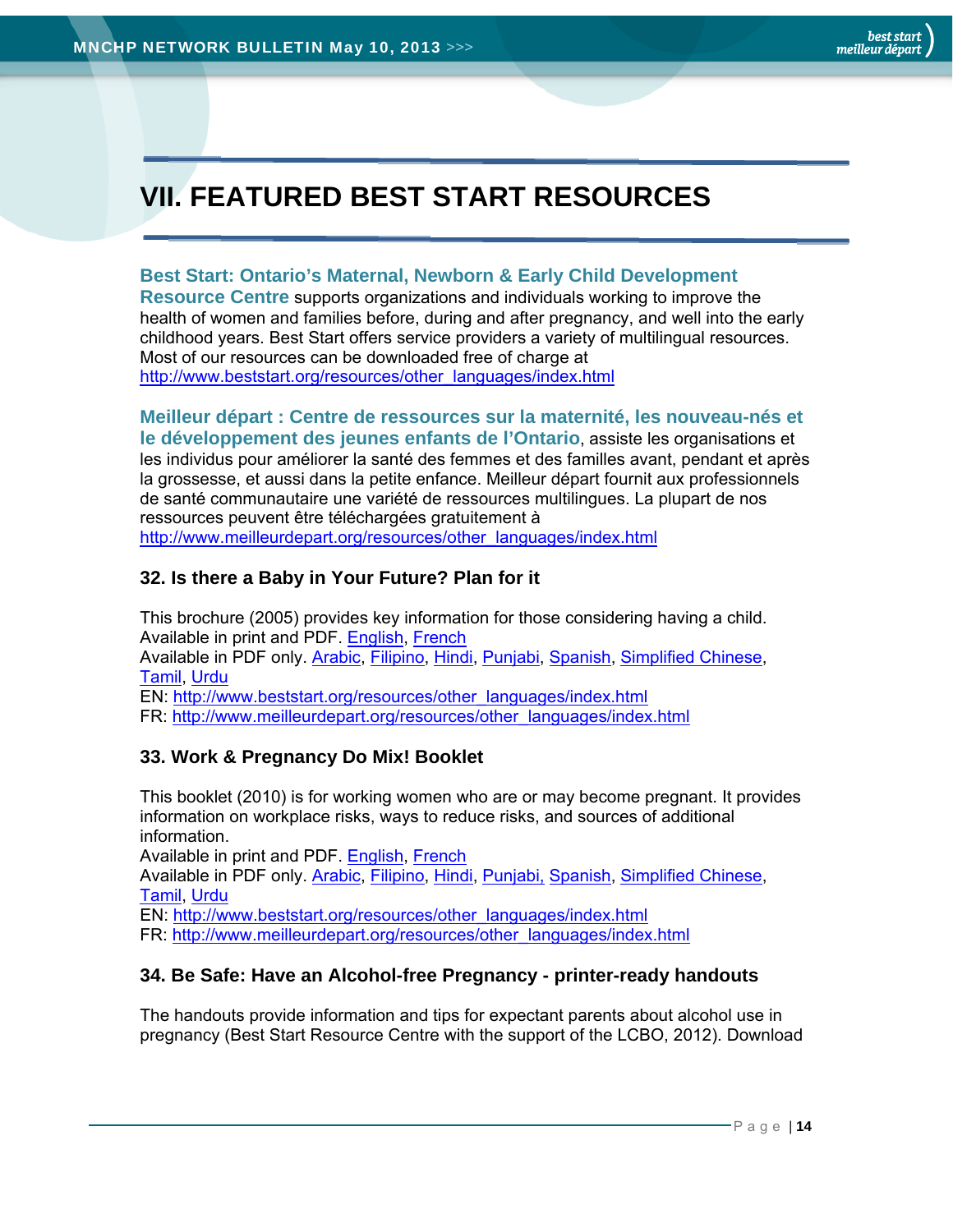printer-ready handouts as PDF files in **English, French, Arabic, Cree, Ojibway**, Hindi, Punjabi, Tamil, Urdu, Simplified Chinese, Spanish and Tagalog. EN: http://www.beststart.org/resources/other\_languages/index.html FR: http://www.meilleurdepart.org/resources/other\_languages/index.html

## **35. Healthy Eating for a Healthy Baby**

This 36 page booklet provides information for pregnant women on nutrition in pregnancy (Best Start Resource Centre & the Nutrition Resource Centre, revised 2009). It addresses current concerns and questions such as alcohol and fish consumption, food safety, weight gain and physical activity. A nutrition quiz, charts and recipes are also included.

Available in print and PDF. English, French

Available in PDF only. Arabic, Filipino, Hindi, Punjabi, Spanish, Simplified Chinese, Tamil, Urdu

EN: http://www.beststart.org/resources/other\_languages/index.html

FR: http://www.meilleurdepart.org/resources/other\_languages/index.html

## **36. Preterm Labour Signs & Symptoms Brochure**

This brochure (2012) provides critical information on how to recognize preterm labour signs and symptoms and when to seek help.

Available in print and PDF. English, French

Available in PDF only. Arabic, Filipino, Hindi, Punjabi, Spanish, Simplified Chinese, Tamil, Urdu

EN: http://www.beststart.org/resources/other\_languages/index.html

FR: http://www.meilleurdepart.org/resources/other\_languages/index.html

## **37. New to Canada? Having a Baby? – Posters**

Colour posters (2010) about Best Start Resource Centre multilingual resources. Available in print and PDF. English, French Available in PDF only. Arabic, Filipino, Hindi, Punjabi, Spanish, Simplified Chinese, Tamil, Urdu EN: http://www.beststart.org/resources/other\_languages/index.html FR: http://www.meilleurdepart.org/resources/other\_languages/index.html

## **38. Giving Birth in a New Land – A guide for women new to Canada and their families**

This booklet (2010) contains information for newcomer women who are pregnant and expect to deliver their baby in Ontario. It includes information on local practices related to the prenatal and postnatal period, as well as services and resources available. Available in print and PDF. English, French

Available in PDF only. Arabic, Filipino, Hindi, Punjabi, Spanish, Simplified Chinese, Tamil, Urdu

EN: http://www.beststart.org/resources/other\_languages/index.html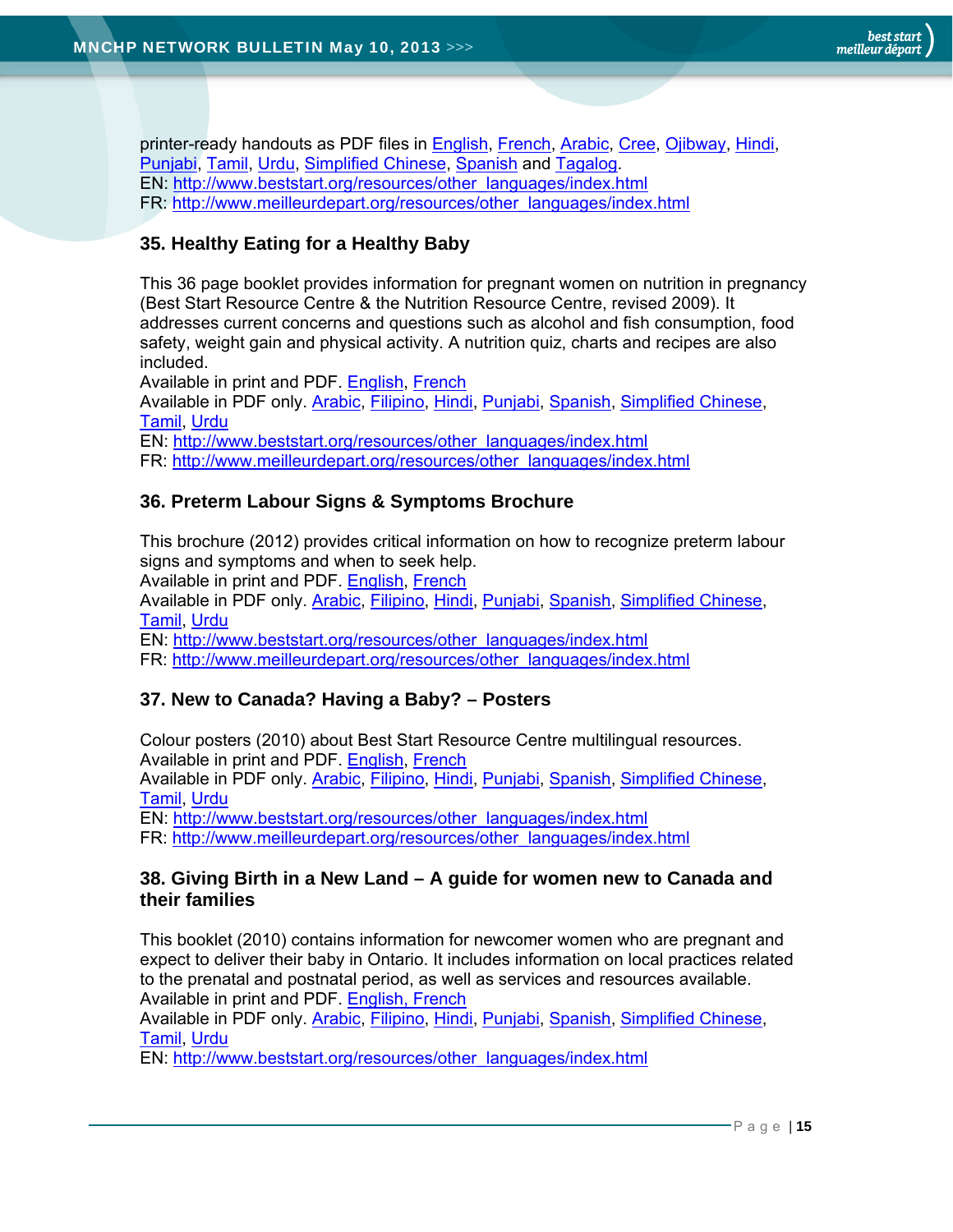FR: http://www.meilleurdepart.org/resources/other\_languages/index.html

## **39. Important Signs to Watch for if you are Pregnant**

This resource (2009) is a small decal with critical information on how to recognize preterm labour signs and symptoms and when to seek help. Available in print and PDF. English, French

Available in PDF only. Arabic, Filipino, Hindi, Punjabi, Spanish, Simplified Chinese, Tamil, Urdu

EN: http://www.beststart.org/resources/other\_languages/index.html

FR: http://www.meilleurdepart.org/resources/other\_languages/index.html

## **40. Life with A New Baby Is Not Always What You Expect – Brochure**

This 12 page brochure (2007) provides pregnant women and new parents with information on the baby blues and postpartum mood disorders. Parents are encouraged to seek help and use strategies for self-care. Available in print and PDF. English, French

Available in PDF only. Arabic, Filipino, Hindi, Punjabi, Spanish, Simplified Chinese, Tamil, Urdu

EN: http://www.beststart.org/resources/other\_languages/index.html

FR: http://www.meilleurdepart.org/resources/other\_languages/index.html

## **41. You and Your Baby…**

These printer-ready handouts are on abuse and pregnancy in multiple languages (Perinatal Partnership Program of Eastern and Southeastern Ontario with the support of Best Start Resource Centre, 2008).

Available in print and PDF. English, French

Available in PDF only. Arabic, Punjabi, Traditional Chinese, Simplified Chinese, Somali, Spanish, Cree - N Dialect, Severn Ojibwe.

EN: http://www.beststart.org/resources/other\_languages/index.html

FR: http://www.meilleurdepart.org/resources/other\_languages/index.html

## **42. Breastfeeding Your Baby – Magnet (guidelines for nursing mothers)**

This 13 cm by 18 cm fridge magnet (2009) is a teaching aid for all working with pregnant and new mothers. It is a good reminder for mothers on how to assess their infant's breastfeeding effectiveness through the first three weeks. Colourful graphics and photographs with minimal text provide an at-a-glance look that new parents find particularly helpful.

Available in print and PDF. English, French

Available in PDF only. Arabic, Filipino, Hindi, Punjabi, Spanish, Simplified Chinese, Tamil, Urdu

EN: http://www.beststart.org/resources/other\_languages/index.html

FR: http://www.meilleurdepart.org/resources/other\_languages/index.html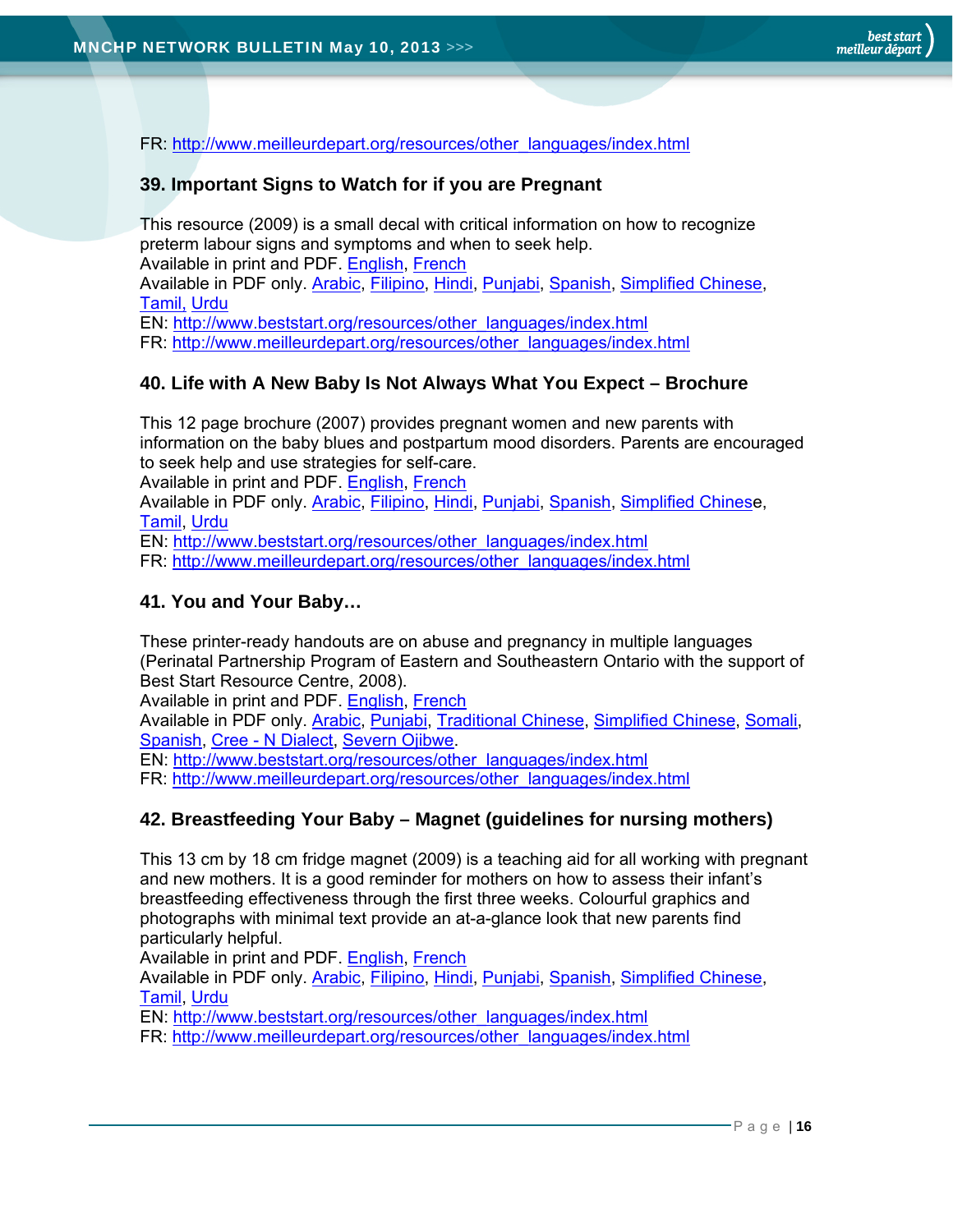## **43. Baby Wants**

A booklet (2008) for parents to encourage them to do simple things to help develop their young child: playing, reading, singing, etc. The text is simple and the images describe the activities suggested.

Available in print and PDF. English, French

Available in PDF only. Arabic, Filipino, Hindi, Punjabi, Spanish, Simplified Chinese, Tamil, Urdu

EN: http://www.beststart.org/resources/other\_languages/index.html FR: http://www.meilleurdepart.org/resources/other\_languages/index.html

## **44. Shaken Baby Syndrome – Handout**

This handouts was a collaborative project of: the Ontario Neurotrauma Foundation Shaken Baby Syndrome Prevention Program, Toronto Public Health, and the Best Start Resource Centre, 2008. With content developed by the Ontario Neurotrauma Foundation Shaken Baby Syndrome Prevention Program, these handouts provide information about infant crying and comforting techniques. Available in English, French, and 17 other languages, for download only. Includes a text box to insert local contact information.

Available in English, French, Arabic, Bengali, Chinese, Farsi, Greek, Hindi, Italian, Korean, Polish, Portuguese, Punjabi, Russian, Somali, Spanish, Tagalog, Tamil and Urdu by download only.

EN: http://www.beststart.org/resources/other\_languages/index.html

FR: http://www.meilleurdepart.org/resources/other\_languages/index.html

## **45. My Child and I – Attachment for Life**

A resource (2012) for parents of children aged 0-3 to help them understand the principles of attachment and learn ways to promote attachment. Activities are suggested for each age group.

Available in print and PDF. English, French

Available in PDF only. Arabic, Filipino, Hindi, Punjabi, Spanish, Simplified Chinese, Tamil, Urdu

EN: http://www.beststart.org/resources/other\_languages/index.html

FR: http://www.meilleurdepart.org/resources/other\_languages/index.html

## **About This Bulletin**

*The Best Start Resource Centre thanks you for your interest in, and support of, our work. Best Start permits others to copy, distribute or reference the work for non-commercial purposes on condition that full credit is given. Because our MNCHP bulletins are designed to support local health promotion initiatives, we would appreciate knowing how this resource has supported, or been integrated into, your work (mnchp@healthnexus.ca). Please note that the Best Start Resource Centre does not endorse or recommend any events, resources, or publications mentioned in this bulletin.*